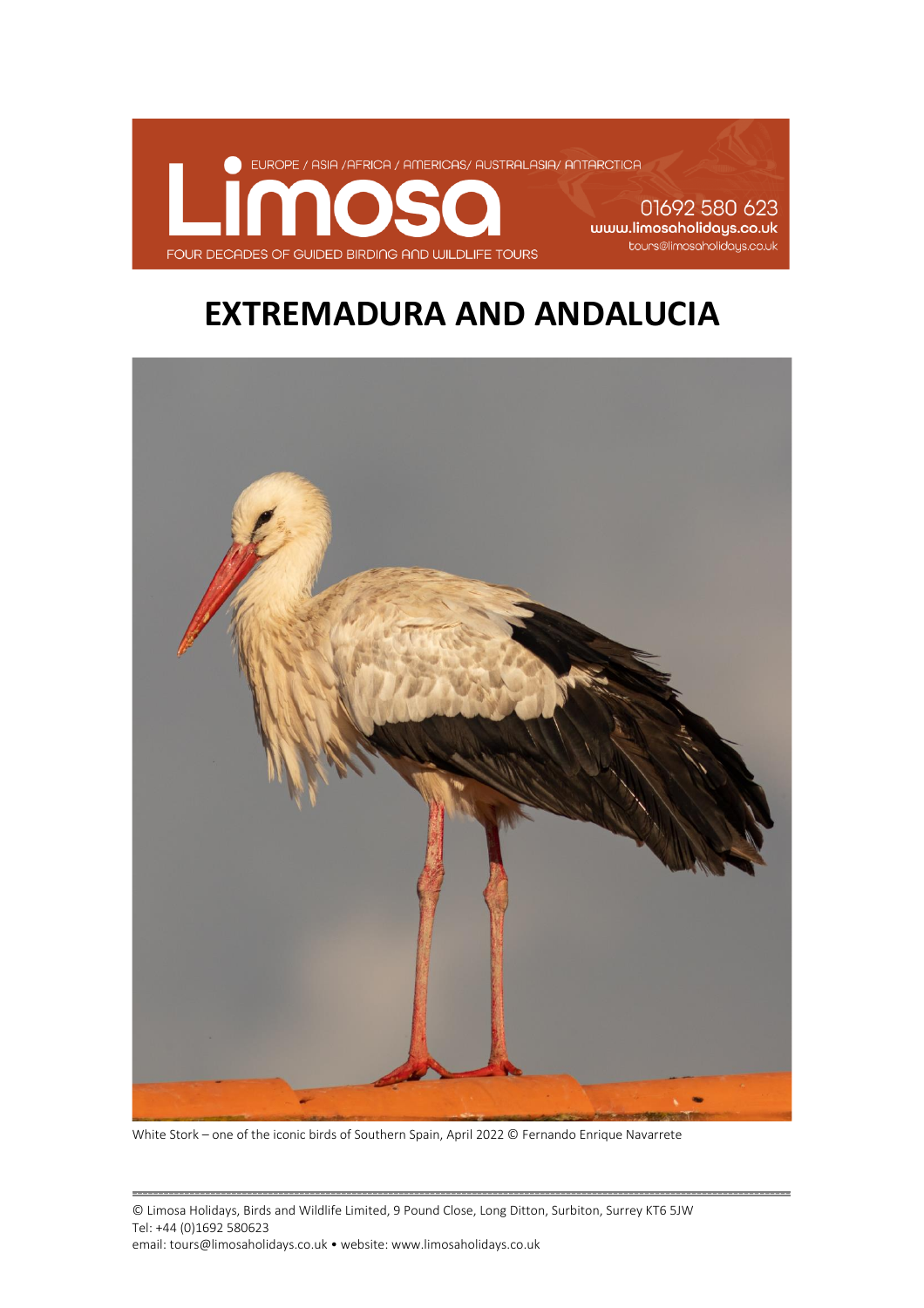# **EXTREMADURA AND ANDALUCIA**

## **20-27 April 2022**

**Leader and Trip Report: Fernando Enrique Navarrete**

**Participants: Jane Bushell, Sylviane Beudels, Arthur Pooley, Claire Smith, Christine Wade, John Wade**

### **Introduction**

It is difficult to sum up the highlights of our trip in a few words as the birds performed admirably with more noteworthy sightings including Great and Little Bustards, Pin-tailed and Black-bellied Sandgrouse, no less than 5 Spanish Imperial Eagles, Red-knobbed Coot, White-headed Duck and Marbled Duck.

The sheer numbers of some of the 'commoner' species such as Lesser Kestrels, Rollers, bee-eaters, shrikes, larks, warblers and, of course, Corn Buntings is difficult to relate here!

The breeding heron colonies were also amazing and we saw hundreds of marsh terns and waders in Doñana and at the Odiel Marshes.

Equally noteworthy were the Black Wheatear, Blue Rock Thrush, Rock Bunting and young Eurasian Eagle Owls on their nest on the rugged hills of Extremadura.

### **Trip Diary**

#### **Wednesday 20th April**

After a trouble-free flight, the group arrived on time at Madrid Airport and with all the luggage collected, we headed to the vehicle hire desk and then hit the open road for Extremadura. We stopped for an enjoyable 'tapas' style lunch en route pausing afterwards to bird briefly around the nearby fields.

Rabbits are plentiful in this area, so it was not very surprising when we found our first immature Spanish Imperial Eagle. The surprise, however, came when a second bird joined it and then an adult showed up as well!

Vultures were everywhere too, with both Cinereous (Black) and Griffon Vultures attending a carcass on the other side of the hills.

Other birds seen included Iberian Grey Shrike and Stonechat though with time slipping away we decide to continue our journey.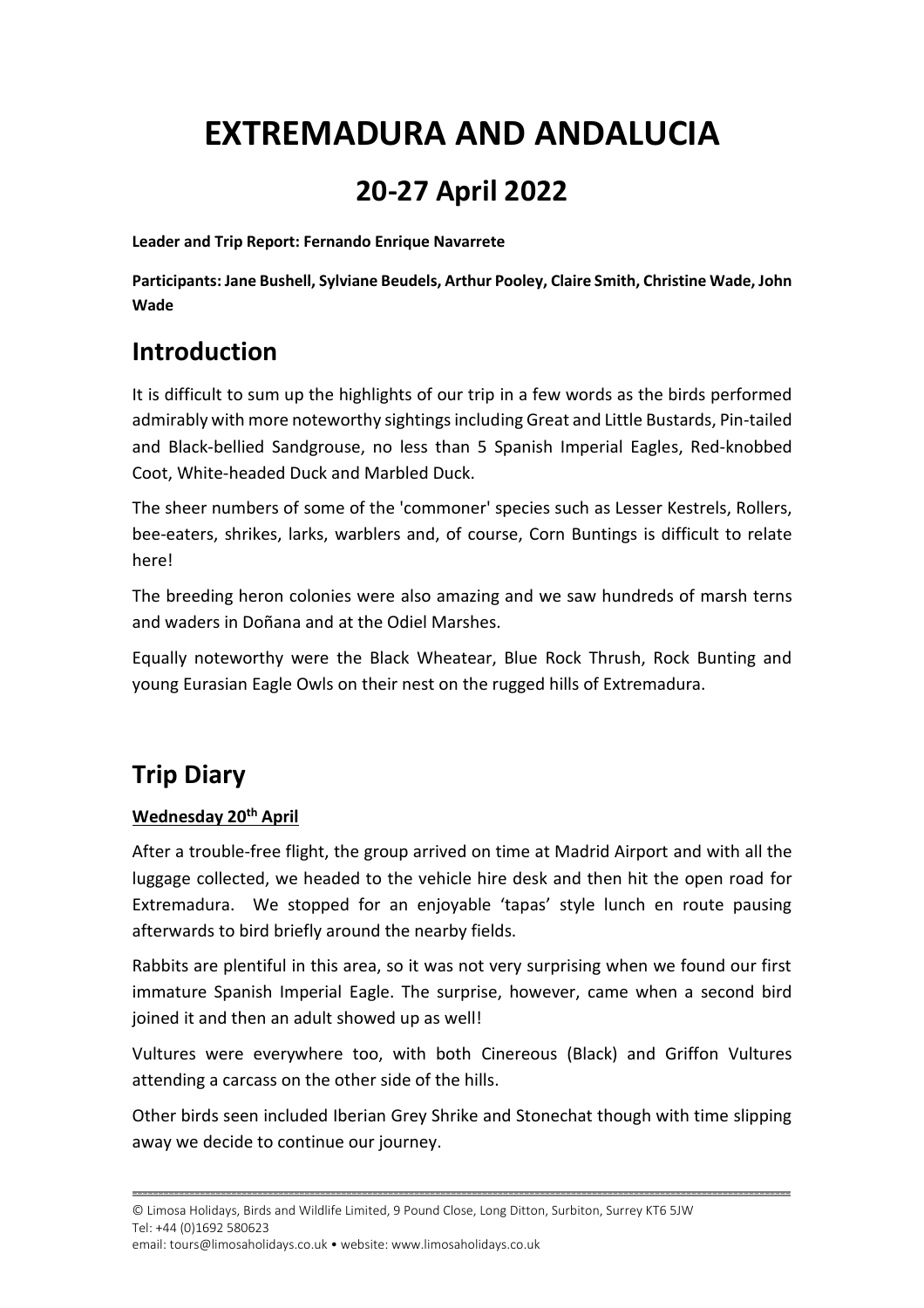Our last stop was at Arrocampo, a large, reed fringed reservoir complete with hides and a small visitor centre. The time we spent there was quite productive with good views of Little Bittern, Purple Heron, Great Egret, Great Reed Warbler and Savi's Warbler.

Finally, we arrived at our lovely hotel just outside of Torrejón El Rubio, a small village less than five miles away from Monfragüe National Park. An excellent headquarters for our next four days of birdwatching in the area.

#### **Thursday 21st April**

Our plan was a full day in the Monfragüe National Park with our hotel ideally positioned for accessing this. Monfragüe is, without any doubt, the flagship of natural Extremadura. The national park encompasses a series of low, rocky hills along the Tagus River, with remnant dense Mediterranean forest on its north-facing slopes. We had chosen today to visit the park based on the weather forecast which was predicting a fine day but wasn't so promising for later in the week…..

An early visit to the impressive Peña Falcon is always a wise move, as the site gets very popular, with views out over the river and the large vulture colony. On arrival, it was clear we had timed it perfectly as we largely had the viewpoint to ourselves.

An enjoyable hour or so followed with birds seen including Blue Rock Thrush, Rock and Cirl Buntings, Black Redstart, Short-toed Treecreeper and two nesting Black Storks.

The main draw here, however, are the vultures with all three species seen, though it is more about the spectacle, with several hundred birds soaring over and around the cliff face then peeling off to fly over us as the morning sun produced the lift they required.

We then moved on through the park, with our next stop at a large bridge where hundreds of House Martins nest, the birds wheeling around above and below us in the company of Alpine Swifts.

Our morning coffee stop was followed by a leg stretch along one of the marked routes near the park's visitor centre. Here, we hoped to find a selection of warblers and, after some perseverance, we were rewarded with good views of Sardinian, Western Subalpine and Western Orphean.

Lunch followed at a riverside picnic stop, where we enjoyed eye-level views of a pair of Egyptian Vultures and a pair of Black Kites on their nest.

We carried on through the park, stopping to view an Egyptian Vulture on its nest with the distance and pose of the bird making it look very gannet-like!

The Portilla del Tietar viewpoint gave us further views of Spanish Imperial Eagle with great views of a bird perched on its nest. Several more Blue Rock-Thrushes and Rock Buntings were also seen and a short drive down the road produced nice views of Iberian Magpies, a numerous but somewhat active species!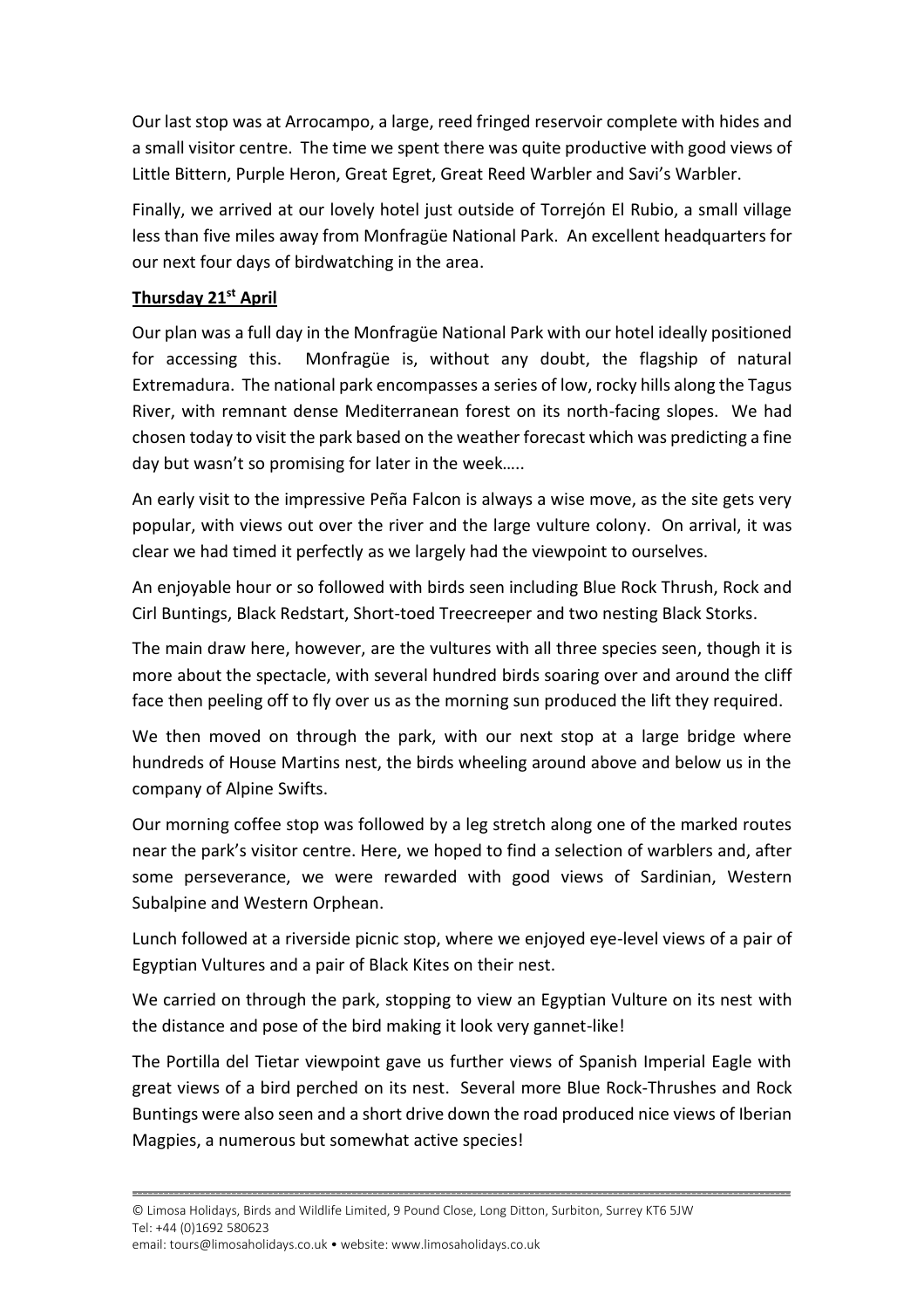It was getting late, so we retraced our route, stopping briefly again at the visitor centre before we returned back to the hotel.

#### **Friday 22nd April**

We woke to a damp start to the day and after breakfast set off for the plains between Trujillo and Cáceres. We made good time with the journey taking only around thirty minutes. Our route was to be a circular one entering the plains on the road north towards Santa Marta de Magasca and then heading east to rejoin the road back to Trujillo.

Rain was in the air as we drove along and, unfortunately, accompanied us for the rest of the day. Initial sightings included some of the regions more typical commoner species, such as Iberian Magpie, Crested Lark, Corn Buntings and Iberian Grey Shrike.

Our first hoped for target species quickly followed in the form of a flock of male Great Bustards, over nine birds in total. As we moved further along our intended route these were quickly followed by a Greater Short-toed Lark and a very soggy Little Bustard.



European Roller, April 2022 © Fernando Enrique Navarrete

Before we knew it, the morning had gone and we headed to Santa Marta de Magasca for a welcome coffee and facilities break. We then left Santa Marta de Magasca taking the road towards Cáceres driving along a nest box lined road, hoping to see the species they have primarily been erected for, ie Roller.

The Rollers performed on cue, although they were not as colourful in the rain, with at least six birds sat on wires near the nest boxes, although a large percentage of these boxes are also occupied by Lesser Kestrels.

The weather was getting even worse, so we decided to find shelter in Trujillo, where we enjoyed a wonderful lunch in the main square. We even had the chance to visit the castle, although the rain caught us again on the way down.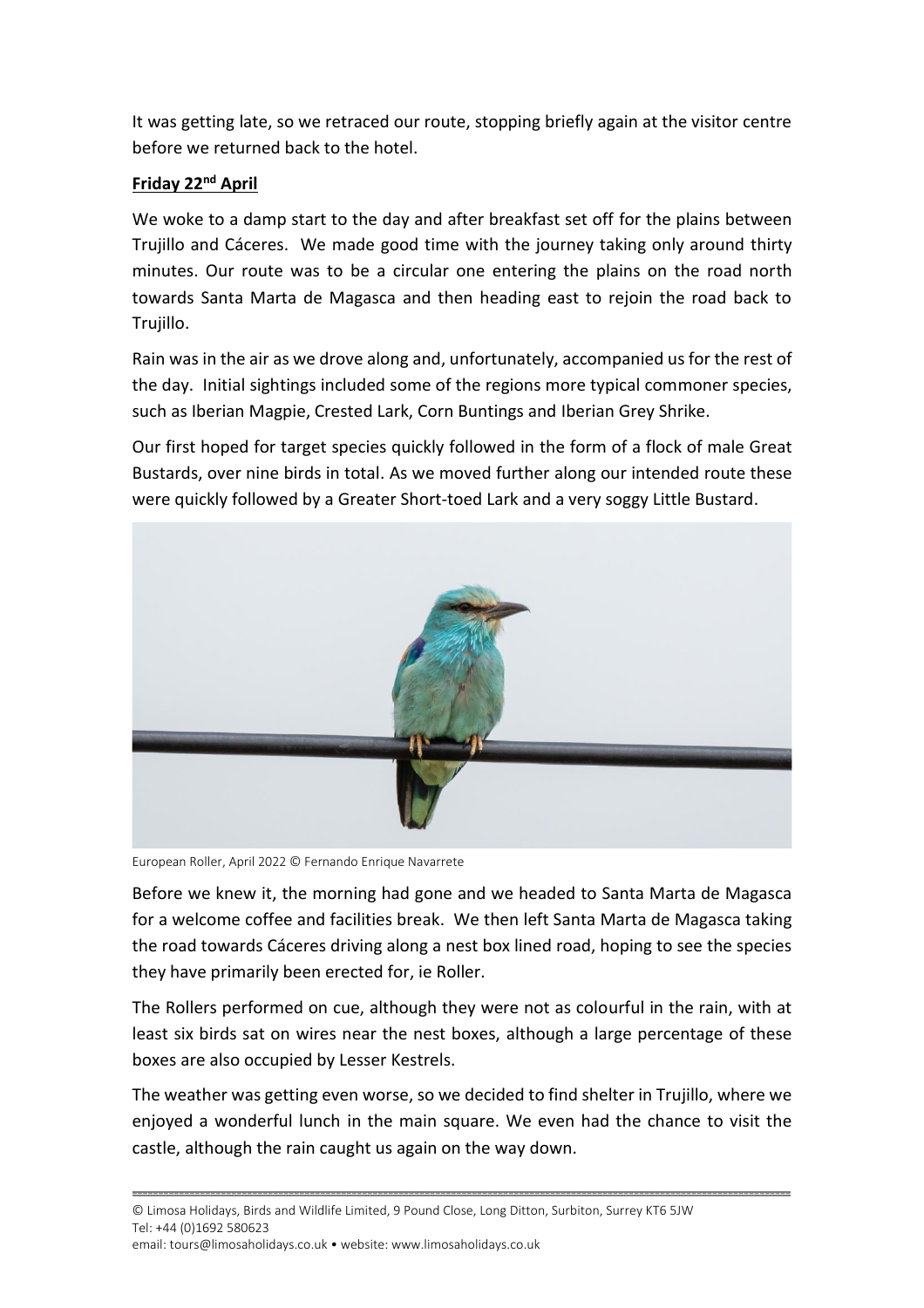

Eurasian Eagle Owl chick, April 2022 © Fernando Enrique Navarrete

The day was drawing to a close, so we made one last stop at an Eagle Owl nest, where we enjoyed amazing views of two chicks, before heading back to the hotel and a muchneeded warm shower.

#### **Saturday 23rd April**

Another rather cold and cloudy start to the day was apparent as we met up for breakfast. We boarded the bus and drove south again in search of some species that we missed the previous day due to the rain.

Once on the plains around Santa Marta, we made regular stops as we travelled along the newly tarmacked road, with highlights including numerous Calandra Larks, Beeeaters, Hoopoes, Montagu's Harrier, Iberian Grey and Woodchat Shrikes and Common Cuckoo.

At least 5 Great Bustards were also seen and two male Little Bustards performed really well in front of us. We had several sightings of Pin-tailed Sandgrouse in flight and since the weather was better today, lots of vultures were filling the skies.

After a refreshing coffee break, we headed to the village of Jaraicejo, where we stopped at the "Three Bridges", a beautiful valley that acts as a corridor for raptors and other soaring birds. In half an hour there, we saw dozens of Cinereous (Black) and Griffon Vultures, two Black Storks, two Short-toed (Snake) Eagles and a number of smaller raptors including Booted Eagles, Black Kites and Sparrowhawk. There were also hundreds of Spanish Sparrows nesting in a nearby colony.

After another great lunch we visited an area of low Mediterranean shrub in search of more warblers. The habitat had changed dramatically since my last visit but we still managed to find a couple of Western Subalpine Warblers, Western Orphean Warbler and three cooperative Woodlarks. There were also several larks on nearby posts and bushes which proved to be Thekla's, the area being a more expected habitat for this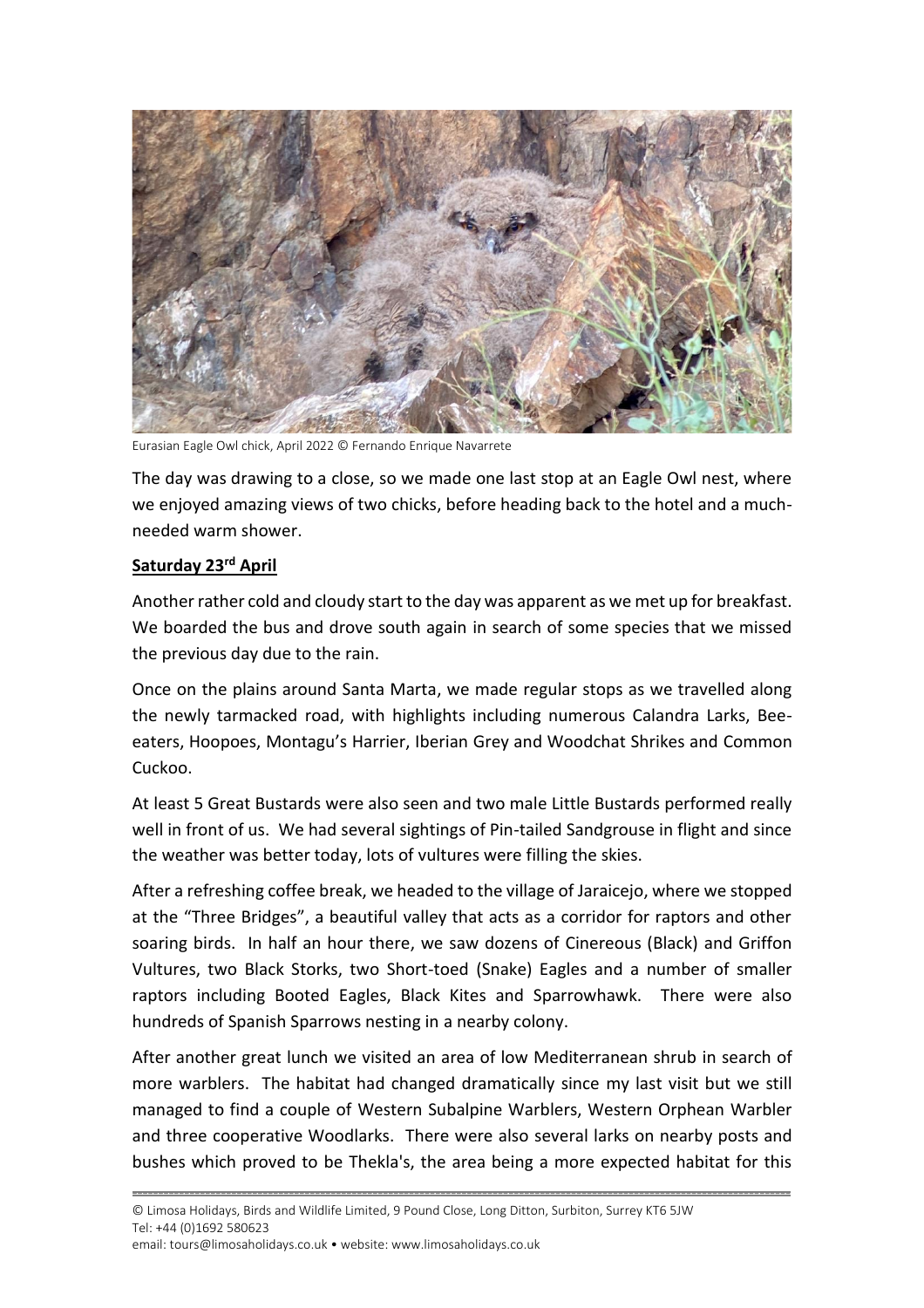species.

A quick stop at Puerto de Miravete provided great views of two Crested Tits, several Short-toed Treecreepers and a Black Redstart. On the way down, we also found a cooperative Nightingale singing out in the open, unlike most of its friends.

Once again, the day had slipped away so we headed back to the hotel for a welldeserved brush up and shower before the log and dinner.

#### **Sunday 24th April**

Our last morning in Extremadura and after breakfast we packed the minibus and set off to start our journey south to Coto Doñana. We had several stops planned, the first to view more Spanish steppe habitat along the road to Campo Lugar. We travelled along the road making several stops finding a couple of Great Bustards and two groups of Black-bellied Sandgrouse, a species which had eluded us until now. Other species seen included Montagu's and Marsh Harriers, Gull-billed Terns, Short-toed Lark, Rollers and Hoopoes.

As we stopped to buy some sandwiches for lunch, the noise of the Lesser Kestrel colony on a nearby tower roof caught our attention. Nest boxes had been placed around it, providing a safe haven for this declining species.

We then reboarded the bus and headed on towards our next stop the Alange Reservoir which acted as both a lunch stop and a break for the journey, being approximately halfway between Monfragüe and Donana. There was also the added attraction of a possible new bird, Black Wheatear…..

Taking our lunches from the bus, we sat below the nearby rock face scanning the tops and crags above us. Blue Rock thrush, Crag Martin and Rock Bunting were all seen, followed by a rather smart Black Wheatear!

The reservoir itself was relatively quiet, Great Crested Grebes, Cormorants, Blackheaded Gulls, Gull-billed Terns and a pair of Egyptian Geese seemingly the only birds present on the water.

After lunch, we walked over to the reservoir dam to watch the Alpine Swifts flying into their nests below, around fifty birds in total, which made for a rather impressive sight!

Continuing onwards, we arrived at El Rocio with time to witness the spectacle of hundreds of Greater Flamingos, as well as Spoonbills, Western Swamphen, Glossy Ibis and Whiskered Terns over the marshes, just before a well-deserved dinner.

#### **Monday 25th April**

We started the day with a short walk around the grounds of the hotel which overlooked the marshes, allowing us views of the expected species such as Glossy Ibis, Black-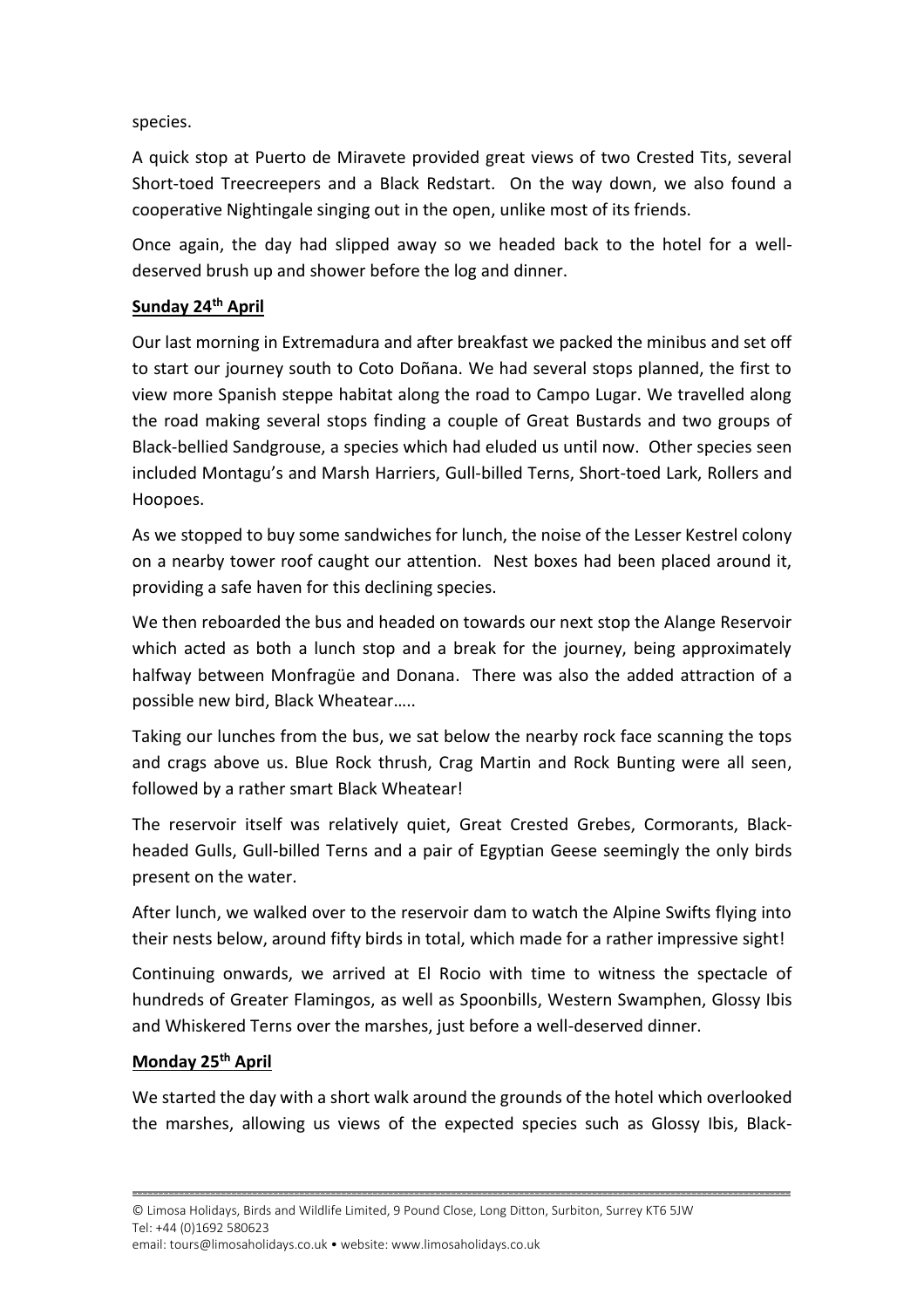crowned Night Heron, Greater Flamingo, Western Swamphen, Whiskered Tern and many others. Not a bad start!

After that, we headed south through endless strawberry fields to the edge of the protected area. With the national park completely dry due to the lack of rain, we focused our efforts at Dehesa de Abajo, which was teeming with birds. We spent the morning walking along the edge of the lagoon and visited both hides and the visitor centre.

Red-knobbed Coot was a species we were all hoping to see and this is where Fernando's local knowledge came to the fore. Faced with several thousand Coot to search through and with the majority on the other side of the lagoon, a daunting task faced us or so we thought! Scanning patiently, it didn't take long before a nearby Coot was identified as the aforementioned Red-knobbed, just on the edge of the reeds, it's 'red knobs' clearly visible.



Marbled Ducks, April 2022 © Fernando Enrique Navarrete

The coot was, however, not our only target here as three other threatened species are usually present. The first one we found was a male White-headed Duck with its bright blue bill, followed by a small group of 6 Marbled Ducks, probably the most endangered duck in the country. While we were watching them, a Squacco Heron flew in allowing incredible views.

Another two White-headed Ducks were seen from one of the hides, along with a pair of Ferruginous Ducks, completing the duck trifecta we were hoping for. The supporting cast was rather spectacular, with hundreds of White Storks, as well as Black Kite, Blacknecked Grebe, Red-crested Pochard, Great Reed Warbler, Western Olivaceous Warbler, Melodious Warbler and Black-headed Weaver to name just a few.

The remainder of the afternoon was spent around La Rocina, one of the last wet forests in the area. Here, we walked through a wonderful jungle of Mediterranean Willow and Narrow-leaved Ash, with Royal Fern and Yellow Iris in the swampy underbrush. This dense vegetation was home to a number of birds during the heat of the day, including Golden Oriole, Melodious Warbler, Short-toed Treecreeper, Common Cuckoo, more than a dozen singing Nightingales and a beautiful male Pied Flycatcher.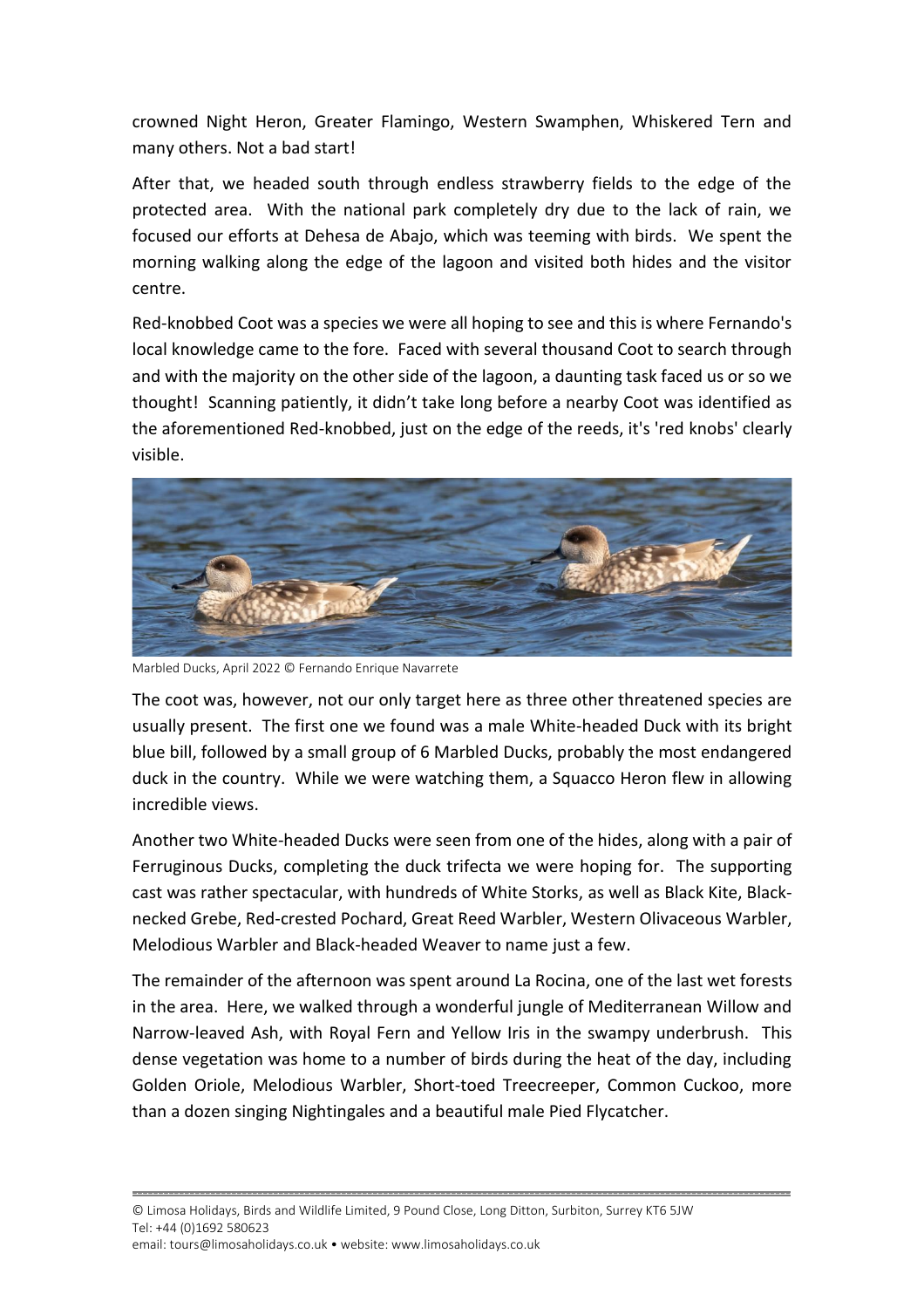With time ticking on and the promise of another wonderful dinner, we turned and headed back to the hotel.



Part of a large flock of Glossy Ibis, April 2022 © Fernando Enrique Navarrete

#### **Tuesday 26th April**

With a very promising weather forecast ahead of us, we boarded the bus to head to our first destination, the Odiel Marshes on the outskirts of Huelva, with our first port of call being the saltpans. Driving past the empty dry saltpans, we arrived at the flooded ones which were teeming with birds! Curlew Sandpipers and Dunlin were immediately obvious and offered a good comparison opportunity, with Sanderlings also present.

Greater Flamingos, Greenshank and Ringed Plover were also noted as were several Little Terns and a Caspian Tern.

We moved on and parked near the visitor centre adding a Sandwich Tern, Common Sandpiper and several Whimbrel to the day list, after which we walked out along the edge of the pans to a covered viewing area.

This proved productive with more waders, including Grey Plover and Bar-tailed Godwit, and good numbers of Common Shelducks. A pair of Ospreys was an appreciated and hoped for addition and a smart male Iberian Yellow Wagtail was found frequenting the sueda near the viewing area.

We returned to the bus and then drove along the road towards the coast. The pools at the side of the road continued to reveal more waders, though all were species we had already encountered, although a couple of Montagu's Harriers were the first since we had left Extremadura.

After lunch and with time running short (we did get carried away!) we returned back towards the Coto Doñana and our next destination, El Palacio del Acebrón near El Rocío. We entered the park and drove along the entrance track. Nightingales were singing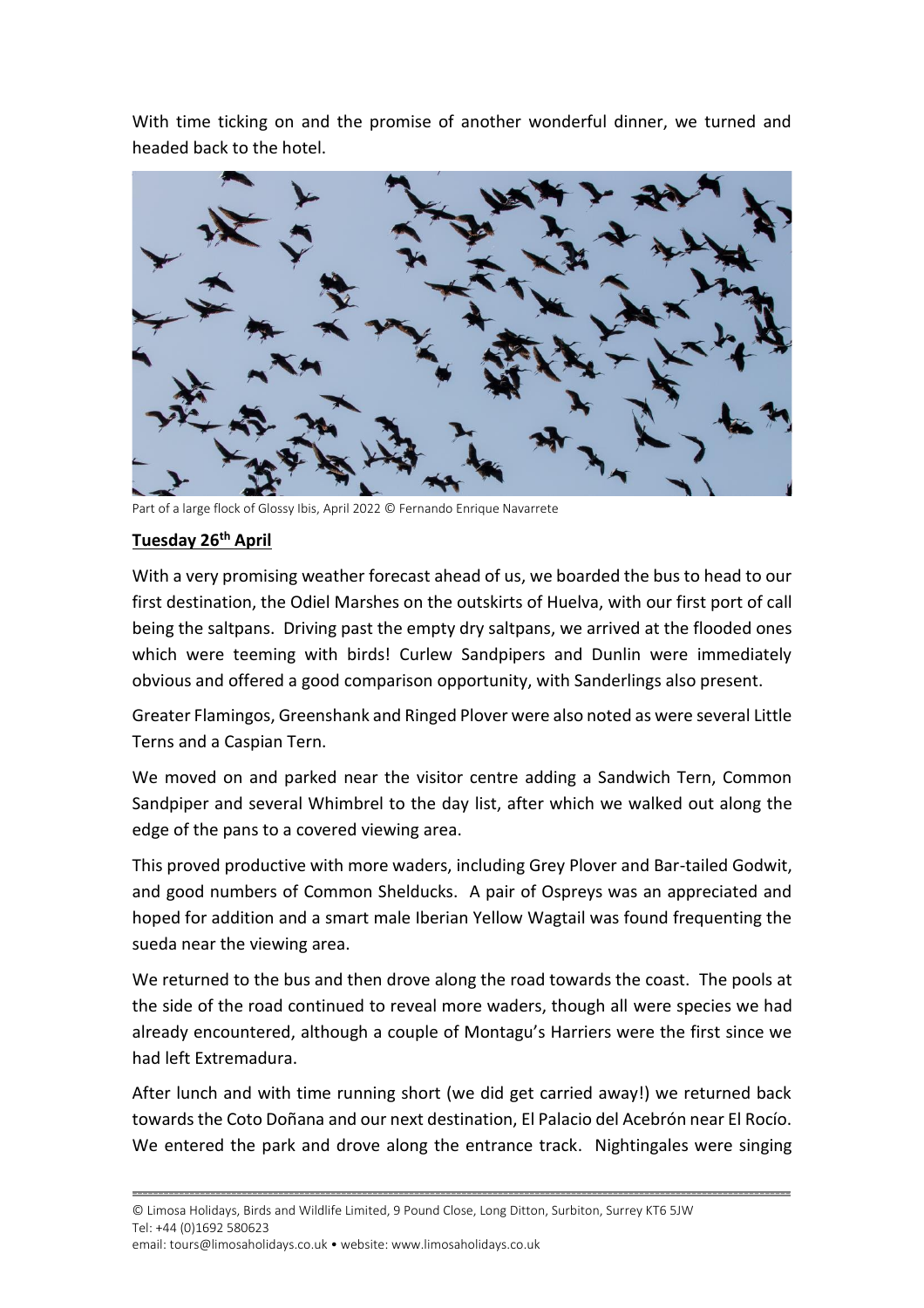around us and as drove through the more open heathland area, we found a couple of very cooperative Woodchat Shrikes.

We arrived at our destination where we walked through an area of largely coniferous woodland, where several Iberian Chiffchaffs were heard singing, two of which gave us some good views after some searching. A Short-toed Treecreeper and at least five Melodious Warblers were also seen, though pride of place must go to a pair of Crested Tits that performed really well for us.

On the way back to El Rocío we lucked in on an adult Spanish Imperial Eagle, while looking for the elusive Lesser Spotted Woodpecker, which finally decided to show a couple of miles further down the road. Not a bad way to end a brilliant day with around 90 species!

#### **Wednesday 27th April**

We only had limited time this morning, so we decided to pay a quick visit to the western edge of the El Rocio marshes in search of a couple of birds that we hadn't seen yet. Although we missed one of the target birds, we had great views of several Great Reed Warblers and the only Turtle Dove and Garden Warbler of the trip.

Soon after, we headed back to our first destination of this part of the trip, the Dehesa de Abajo, where once again we connected with birds such as Marbled Duck, Ferruginous Duck, Red-knobbed Coot, Avocet and, as usual, lots of Flamingos.

With such an amazing supporting cast, we concluded our visit and reluctantly tore ourselves away and headed off to the airport, where we said goodbye to Jane, and finally to Santa Justa with ample time to say our farewells after a very enjoyable and successful trip to Extremadura and Doñana.

Thanks to all party members for such a good trip, made even more enjoyable by the great birds, your humour and enthusiasm and we look forward to seeing you all again on another Limosa tour very soon!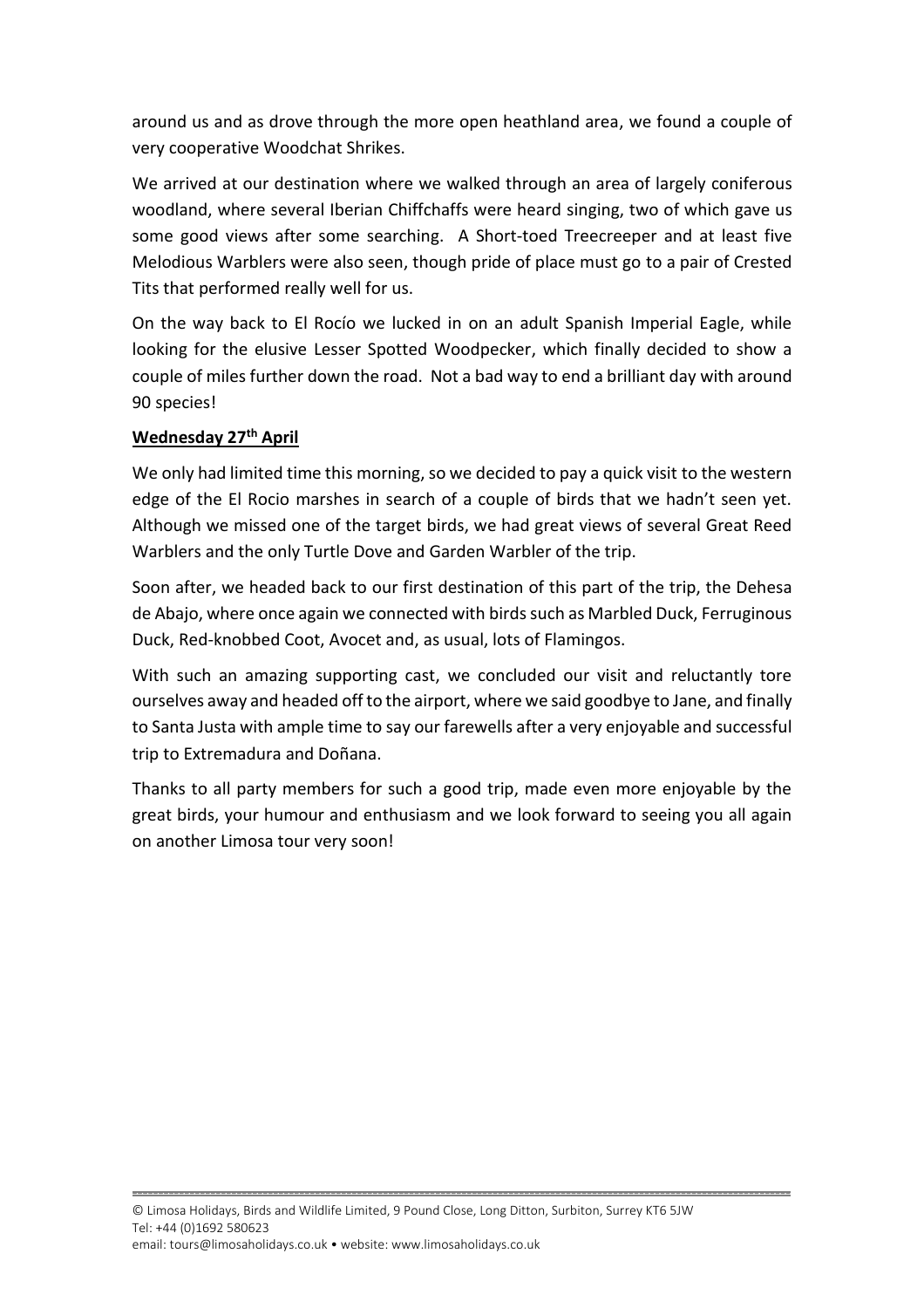#### **ANNOTATED LIST OF BIRDS RECORDED**

**Greylag Goose** *Anser answer* Seen daily in Doñana. **Egyptian Goose** *Alopochen aegyptiaca* Two at Alange reservoir and one at El Rocío. **Shelduck** *Tadorna tadorna* At least 20 birds at the Odiel Marshes. **Northern Shoveler** *Anas clypeata* Small numbers noted on four dates. **Gadwall** *Anas strepera* A pair on a small pond near Santa Marta. Seen daily during our time in Doñana. **Mallard** *Anas platyrhynchos* Common and widespread. Seen daily. **Marbled Teal** *Marmaronetta angustirostris* Six birds at Dehesa de Abajo on 25<sup>th</sup> and two on 27<sup>th</sup>. **Red-crested Pochard** *Netta rufina* Common in Doñana and the Odiel marshes. **Common Pochard** *Aythya ferina* Seen daily during our time in Doñana. **Ferruginous Duck** *Aythya nyroca* A pair on 25<sup>th</sup> and another one on the last day. **White-headed Duck** *Oxyura leucocephala* Two males and one female at Dehesa de Abajo. **Red-legged Partridge** *Alectoris rufa* Two birds on the plains near Santa Marta. Heard on several dates. **Quail** *Coturnix coturnix* Several birds heard on three dates. **Little Grebe** *Tachybaptus ruficollis* Common on most wetlands.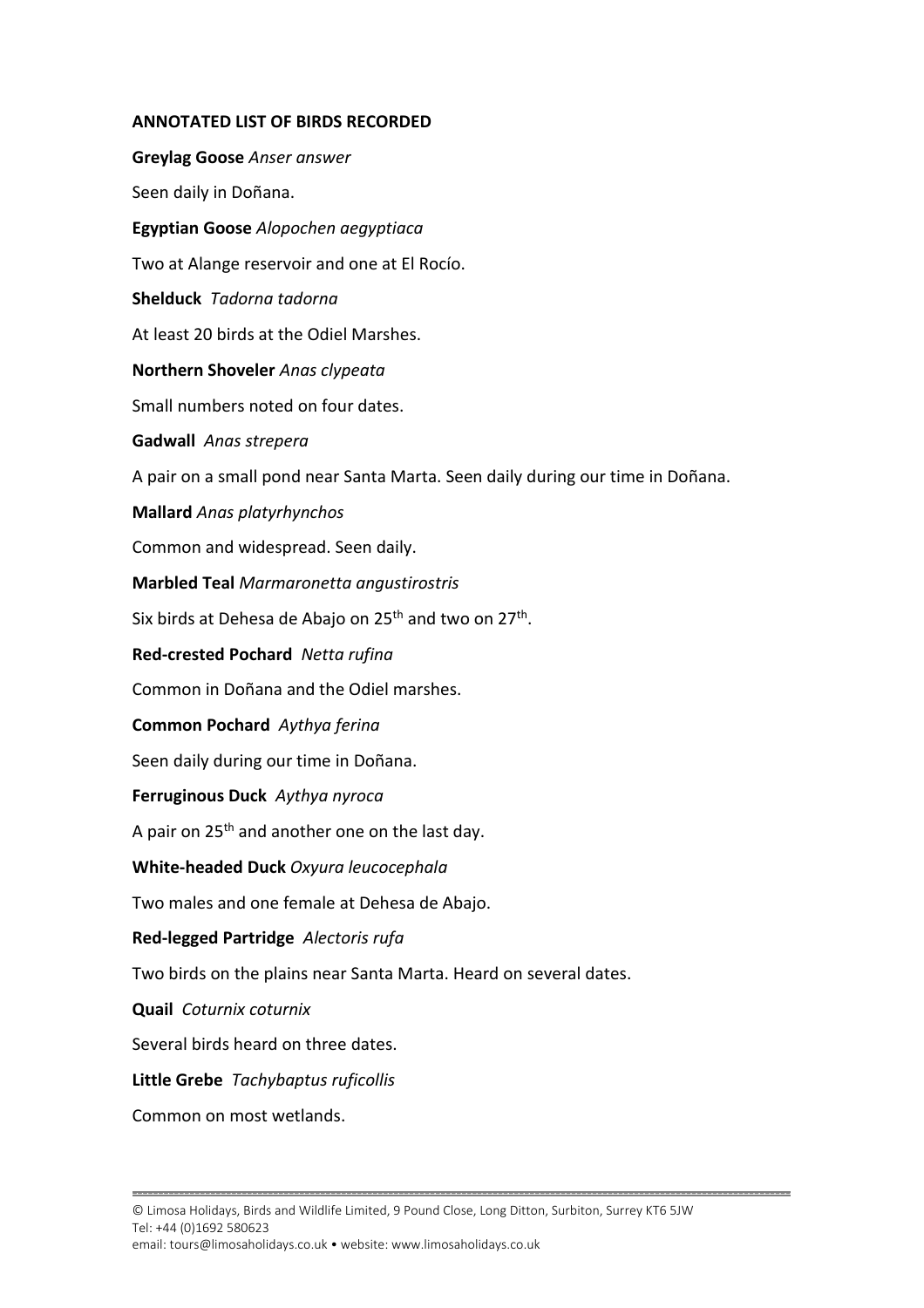**Great Crested Grebe** *Podiceps cristatus* Common and easily seen on the wetlands of Coto Doñana. **Black-necked Grebe** *Podiceps nigricollis* Good numbers noted at Dehesa de Abajo on different dates. **Greater Flamingo** *Phoenicopterus roseus* Hundreds in Doñana and the Odiel marshes. **Black Stork** *Ciconia nigra* Six birds at Monfragüe and three near Santa Marta. **White Stork** *Ciconia Ciconia* Very common, seen on most days. **Glossy Ibis** *Plegadis falcinellus* Very common bird in Doñana. **Eurasian Spoonbill** *Platalea leucorodia* Common in Coto Doñana and the Odiel Marshes. **Little Bittern** *Ixobrychus minutus* Male and female seen at Arrocampo. **Black-crowned Night Heron** *Nycticorax Nycticorax* Good numbers at Dehesa de Abajo and the northern edge of Doñana National Park. **Squacco Heron** *Ardeola ralloides* Single birds noted on two dates. **Western Cattle Egret** *Bubulcus ibis* Very common, seen daily*.* **Grey Heron** *Ardea cinerea* Seen on most wetlands and rivers. **Purple Heron** *Ardea purpurea* Several birds at Arrocampo and common in Doñana. **Great Egret** *Egretta alba* Small numbers at Arrocampo and Doñana. **Little Egret** *Egretta garzetta*

Common, seen on most wetlands.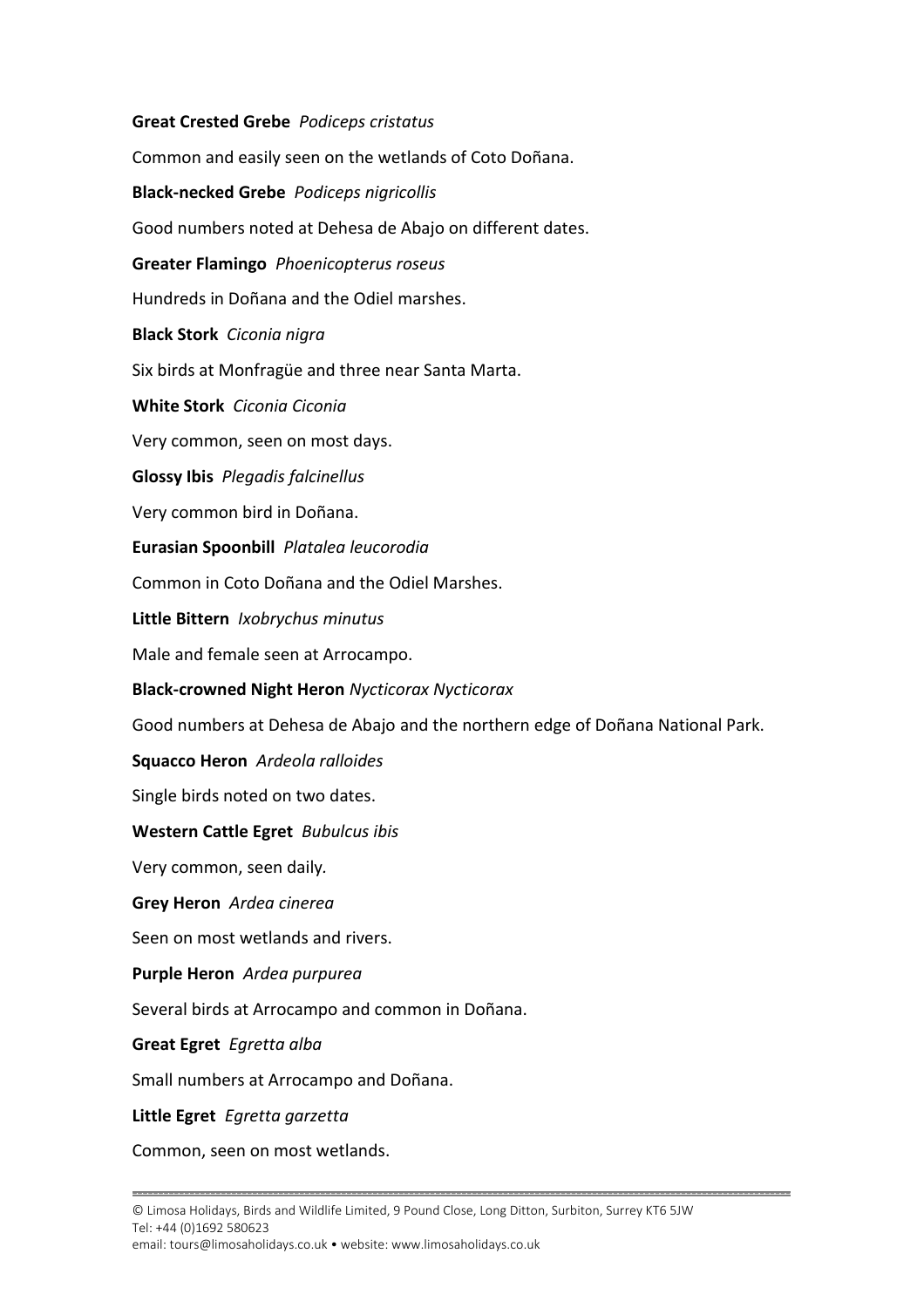**Great Cormorant** *Phalacrocorax carbo*

Seen at Alange Reservoir and Doñana.

**Western Osprey** *Pandion haliaetus*

Three different breeding pairs seen at Odiel Marshes.

**Black-winged Kite** *Elanus caeruleus*

A single bird on route during our first day.

**Egyptian Vulture** *Neophron percnopterus*

Six birds at Monfragüe and one on the Santa Marta plains.

**Eurasian Griffon Vulture** *Gyps fulvus*

Very common, seen daily in Extremadura. Huge numbers in Monfragüe.

**Cinereous (Black) Vulture** *Aegypius monachus*

Common, seen daily in Extremadura. Good numbers in Monfragüe.

**Short-toed (Snake) Eagle** *Circaetus gallicus*

One to four birds noted on four dates.

**Booted Eagle** *Hieraaetus pennatus*

One of the most common raptors with several birds seen daily.

**Spanish Imperial Eagle** *Aquila adalberti*

Two 2cy birds and an adult on the first day, one adult on the nest in Monfragüe, one bird on the Santa Marta plains and another adult in Doñana.

**Bonelli's Eagle** *Aquila fasciata*

One adult bird in Monfragüe.

**Eurasian Sparrowhawk** *Accipiter nisus*

One bird near Jaraicejo.

**Western Marsh Harrier** *Circus aeruginosus*

Small numbers seen daily.

**Montagu's Harrier** *Circus pygargus*

Small numbers were recorded on three dates.

**Red Kite** *Milvus milvus*

Small numbers noted on five dates.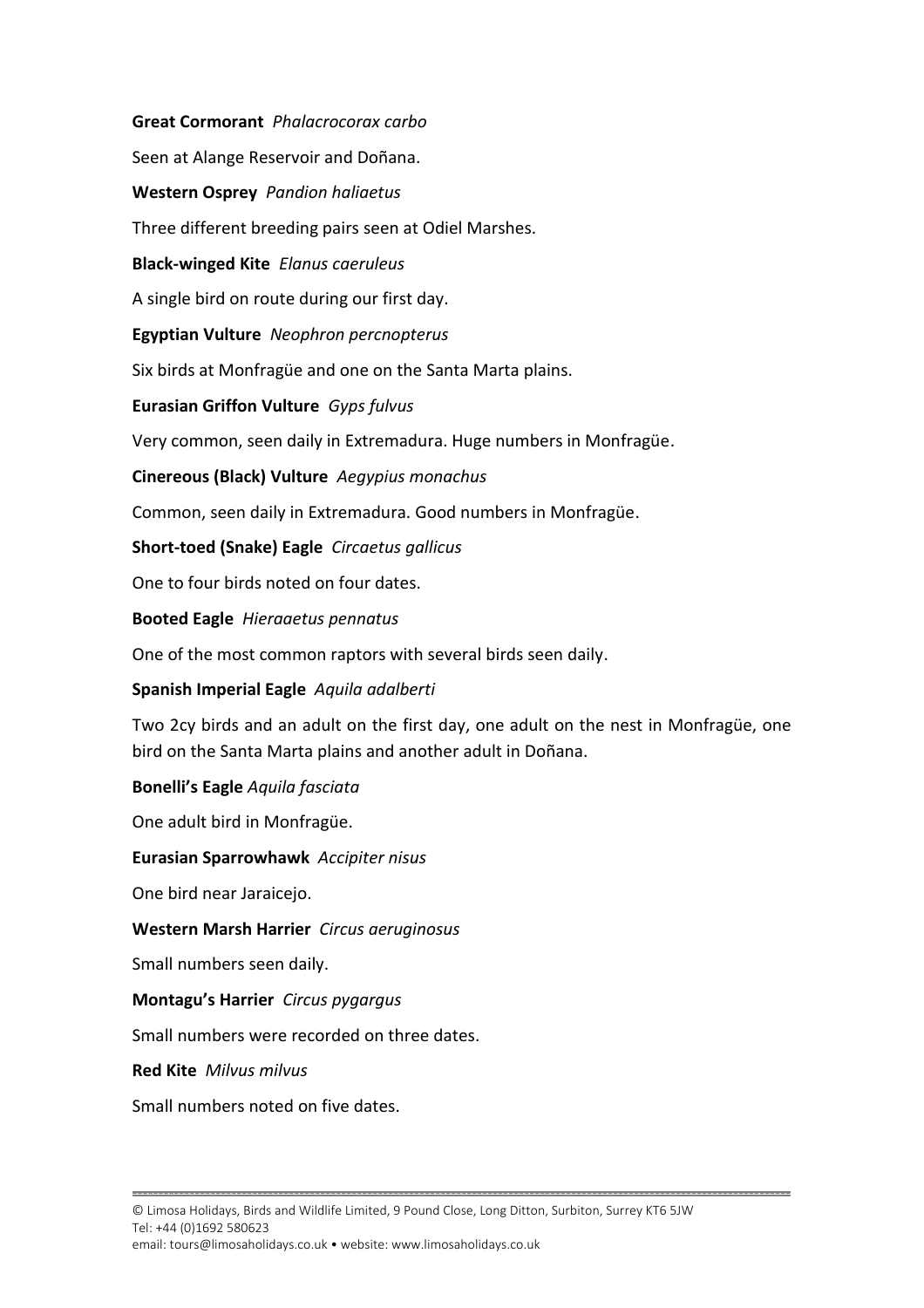**Black Kite** *Milvus migrans* Common. Seen daily. **Common Buzzard** *Buteo buteo* A few birds seen on most days. **Great Bustard** *Otis tarda* A total of 14 birds on the Santa Marta plains and two at Campo Lugar. **Little Bustard** *Tetrax tetrax* One of the highlights of the trip. We saw a total of 6 different males on three dates. **Water Rail** *Rallus aquaticus* A couple of birds heard at Arrocampo. **Western Swamphen** *Porphyrio porphyrio* Several heard and one seen at Arrocampo*.* Common at Coto Doñana. **Common Moorhen** *Gallinula chloropus* Seen on most wetlands. **Red-knobbed Coot** *Fulica cristata* Two or three pairs at Dehesa de Abajo. **Eurasian Coot** *Fulica atra* Seen on most wetlands. **Black-winged Stilt** *Himantopus Himantopus* Small numbers in Extremadura and very common in Coto Doñana and the Odiel Marshes. **Pied Avocet** *Recurvirostra avosetta* A couple of birds at Odiel Marshes and six birds during our visit to Dehesa de Abajo on our last day. **Grey Plover** *Pluvialis squatarola* One of the most common waders at the Odiel Marshes. **Common Ringed Plover** *Charadrius hiaticula* Very common at the Odiel Marshes.

#### **Kentish Plover** *Charadrius alexandrines*

Small numbers at the Odiel Marshes.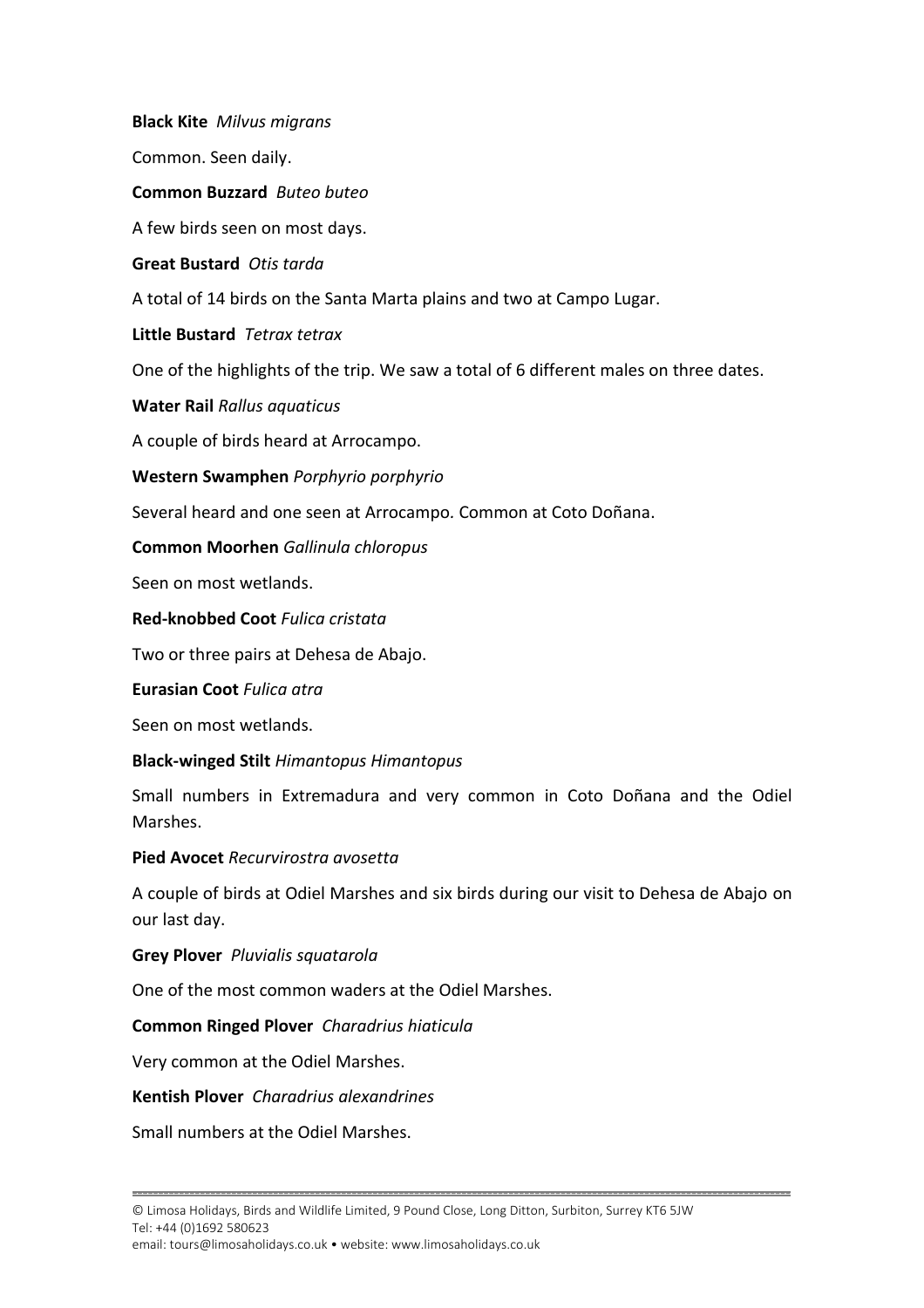**Whimbrel** *Numenius phaeopus* Good numbers at the Odiel Marshes. **Eurasian Curlew** *Numenius arquata* One at the Odiel Marshes. **Bar-tailed Godwit** *Limosa lapponica* Common at the Odiel Marshes. **Black-tailed Godwit** *Limosa limosa* A flock of 50+ birds at El Rocio. **Curlew Sandpiper** *Calidris ferruginea* Good numbers, some already in summer plumage, on the saltpans at the Odiel Marshes. **Dunlin** *Calidris alpina* Easily seen at Odiel Marshes. **Little Stint** *Calidris minuta* A few birds at Odiel Marshes. **Sanderling** *Calidris alba* Common at the Odiel marshes. **Common Sandpiper** *Actitis hypoleucos* Small numbers noted on two dates. **Ruddy Turnstone** *Arenaria interpres* Small numbers at Odiel Marshes. **Common Redshank** *Tringa tetanus* Good numbers at Odiel Marshes. **Greenshank** *Tringa nebularia* A dozen or so birds were noted in the Odiel Marshes. **Black-headed Gull** *Chroicocephalus ridibundus* Seen at the Odiel Marshes. **Yellow-legged Gull** *Larus michahellis* Seen at the Odiel Marshes. **Lesser Black-backed Gull** *Larus fuscus* Several at the Odiel Marshes.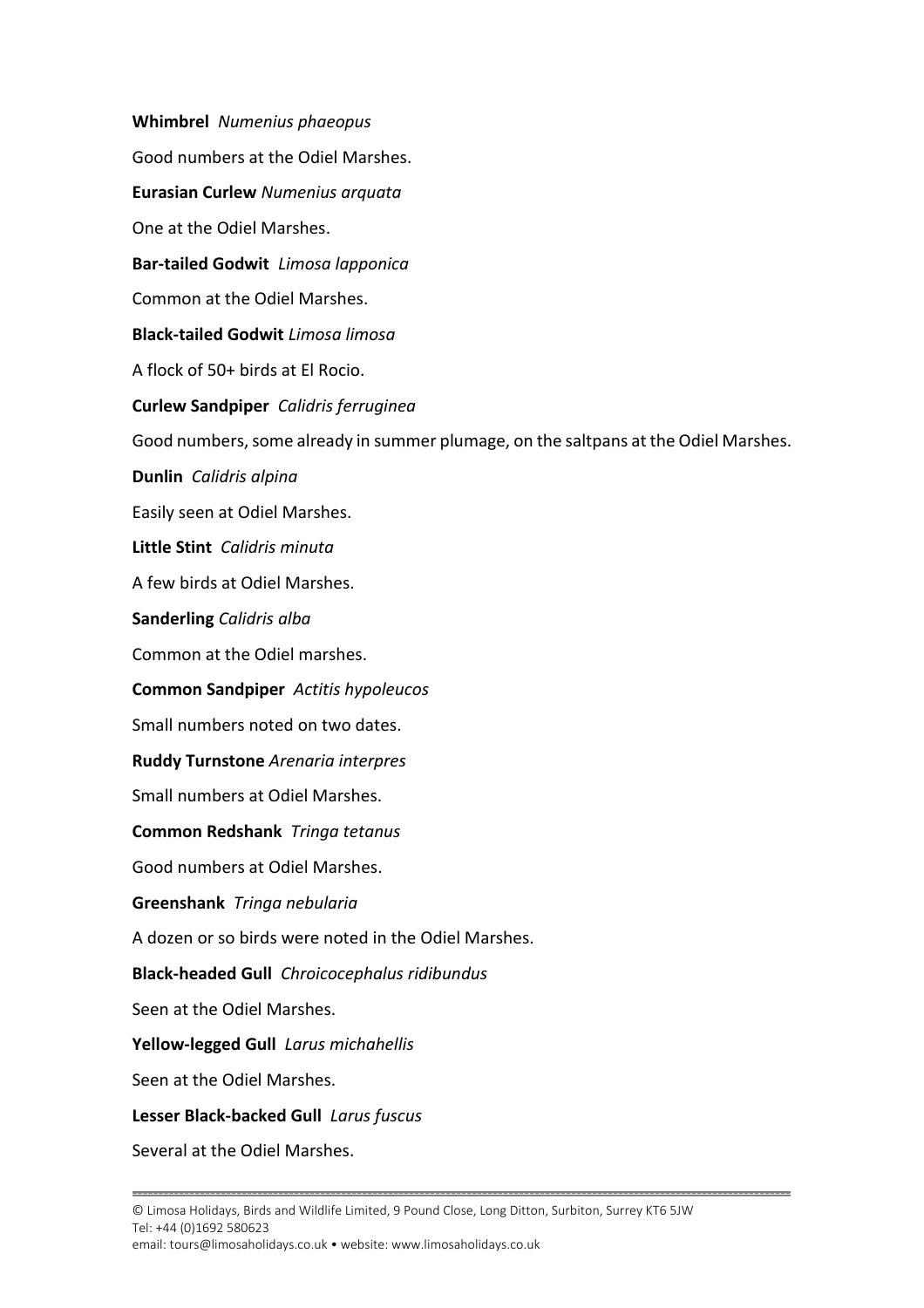**Gull-billed Tern** *Gelochelidon nilotica* Ten or so birds seen at Arrocampo. **Caspian Tern** *Hydroprogen caspia* A single bird at the Odiel Marshes. **Sandwich Tern** *Sterna sandvicensis* Seen at the Odiel Marshes. **Little Tern** *Sternula albifrons* Very common at the Odiel Marshes. **Whiskered Tern** *Chlidonias hybrida*  Amazing sighting of hundreds of birds flying over the marshes in Coto Doñana. **Black Tern** *Chlidonias niger* Very common on passage this year, with flocks of 50+ birds at El Rocio. **Pin-tailed Sandgrouse** *Pterocles alchata* A flock of 12 birds on the plains between Trujillo and Caceres. **Black-bellied Sandgrouse** *Pterocles orientalis* Eleven birds at Campo Lugar. **Rock Dove** *Columba livia* Seen daily. **Wood Pigeon** *Columba palumbus* Common throughout the trip. **Turtle Dove** *Streptopelia turtur* Another bird that is becoming more difficult to find each year. We saw a single bird at El Rocio. **Collared Dove** *Streptopelia decaocto* Seen daily. **Common Cuckoo** *Cuculus canorus* Several heard and seen on various dates. **Eurasian Eagle-owl** *Bubo bubo* Fantastic views of two chicks on the nest near Trujillo.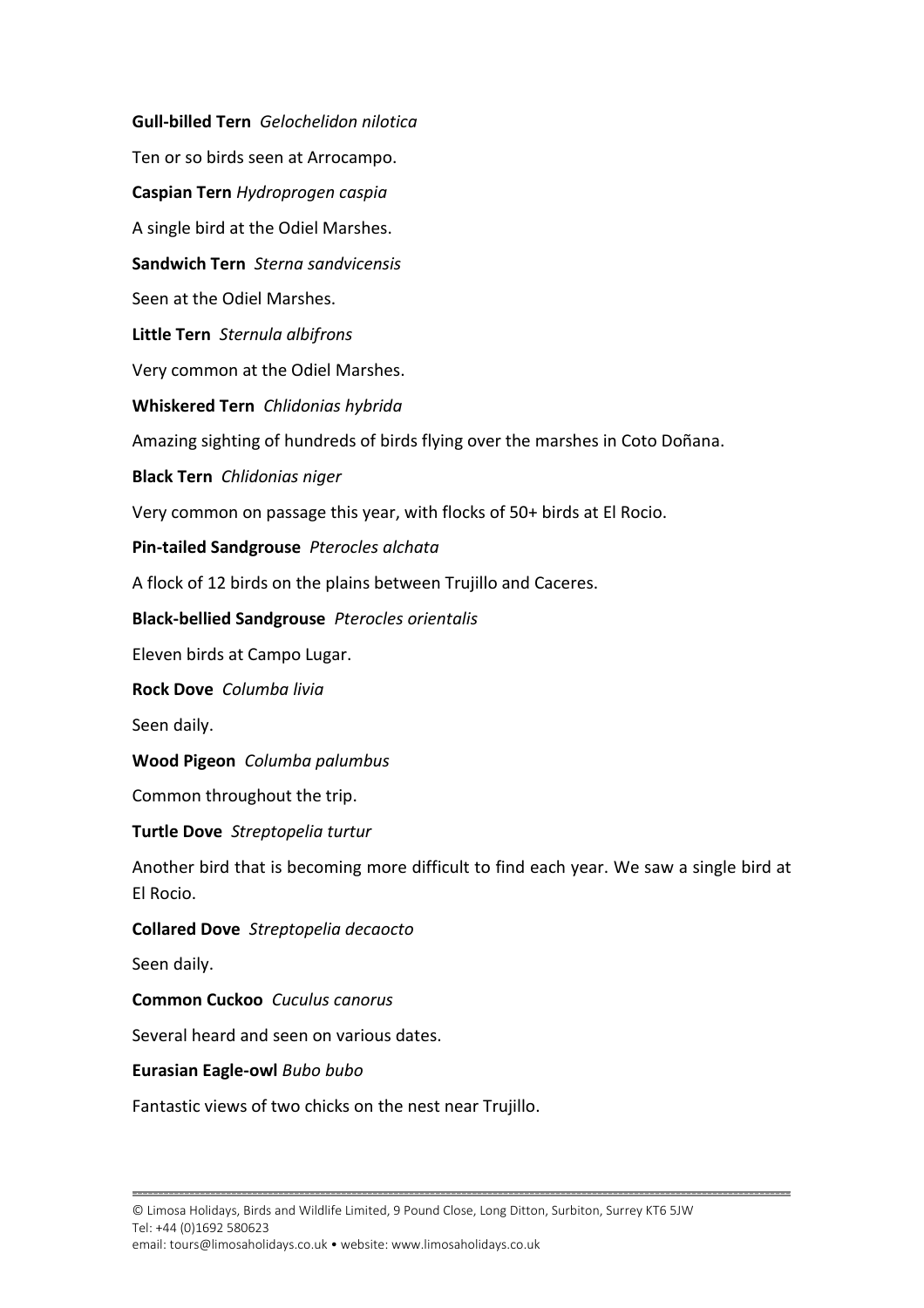**Tawny Owl** *Strix aluco* Heard calling near Dehesa de Abajo. **Alpine Swift** *Tachymarptis melba* Good numbers at Monfragüe and Alange. **Common Swift** *Apus apus* Several flocks were seen during the trip. **Pallid Swift** *Apus pallidus* Several flocks were seen during the trip. **European Roller** *Coracias garrulous* Half a dozen birds seen between Trujillo and Caceres and a five more near Campo Lugar. **Common Kingfisher** *Alcedo atthis* Three birds were seen well along Rio Almonte near Santa Marta. **European Bee-eater** *Merops apiaster* Very common. Seen and heard daily. **Eurasian Hoopoe** *Upupa epops* Common. Seen and heard daily. **Eurasian Wryneck** *Jynx torquilla* One heard near El Acebrón. **Lesser Spotted Woodpecker** *Dryobates minor* Great views of one male in Doñana. **Lesser Kestrel** *Falco naumanni* Common in Extremadura and Doñana. **Common Kestrel** *Falco tinnunculus* Common, seen almost daily. **Iberian Grey Shrike** *Lanius meridionalis* Small numbers seen daily in Extremadura and Doñana. **Woodchat Shrike** *Lanius senator* Very common, seen daily. **Eurasian Golden Oriole** *Oriolus oriolus*

We had great views of two different males. Heard on most days.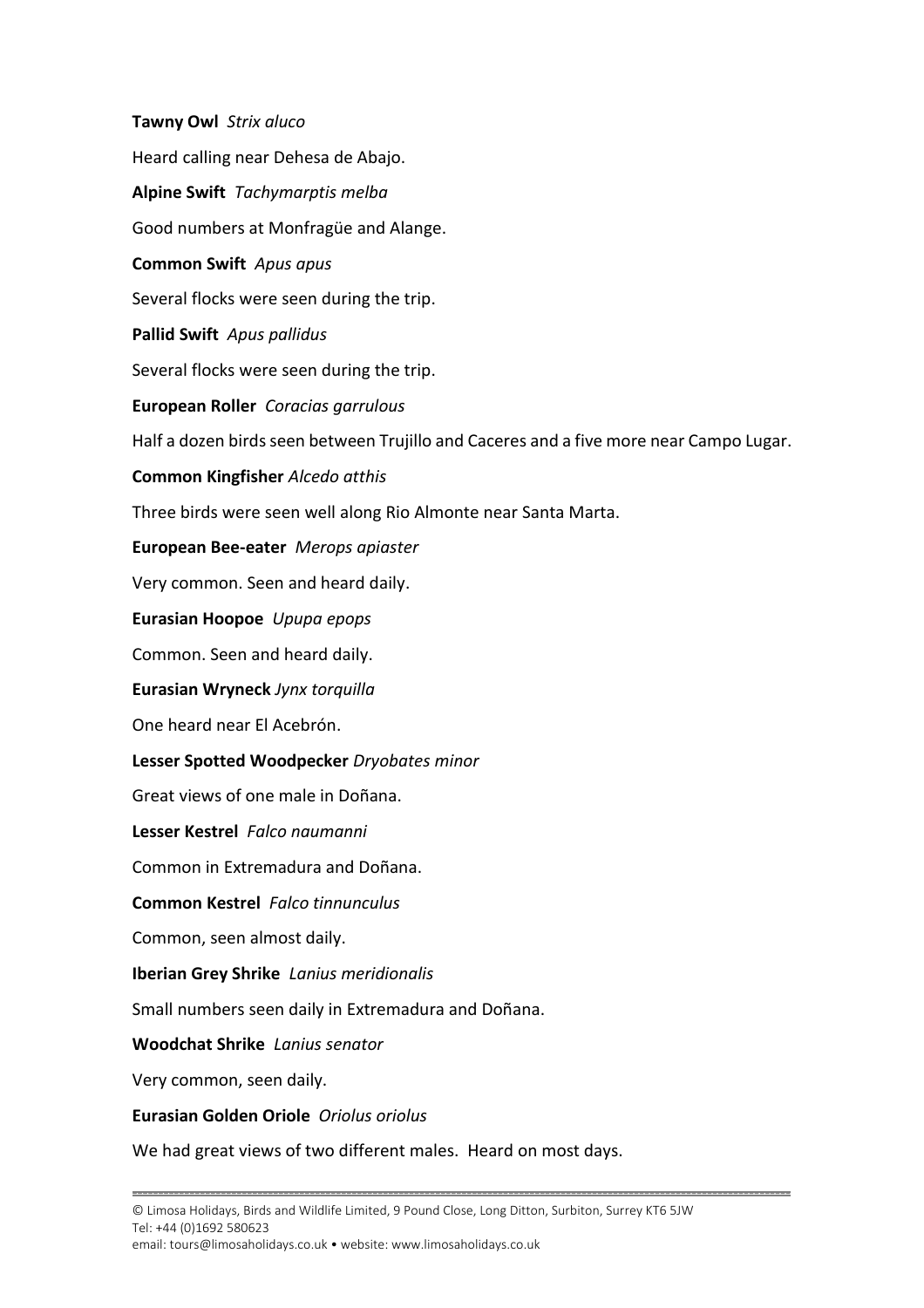#### **Iberian Magpie** *Cyanopica cooki*

Great views of one of the most iconic birds in the region and particularly numerous in Extremadura.

**Eurasian Magpie** *Pica pica* Very common. Seen daily. **Western Jackdaw** *Coloeus monedula* Common, seen almost daily. **Northern Raven** *Corvus corax* Small numbers seen daily. **European Crested Tit** *Lophophanes cristatus* One pair in Extremadura and one pair near El Acebron. **Great Tit** *Parus major* Seen or heard daily. **Eurasian Blue Tit** *Cyanistes caeruleus* Seen or heard daily. **Woodlark** *Lullula arborea* Good views of several birds near Jaraicejo and a very cooperative bird in Doñana. **Crested Lark** *Galerida cristata* Common, seen daily. **Thekla Lark** *Galerida theklae* Small numbers noted on three dates in Extremadura. **Greater Short-toed Lark** *Calandrella brachydactyla* A few birds on the Santa Marta plains. **Calandra Lark** *Melanocorypha calandra* Very common in Extremadura with smaller number in the Doñana area. **Sand Martin** *Riparia riparia* Good numbers noted on five dates. **Barn Swallow** *Hirundo rustica*

Very common. Seen daily.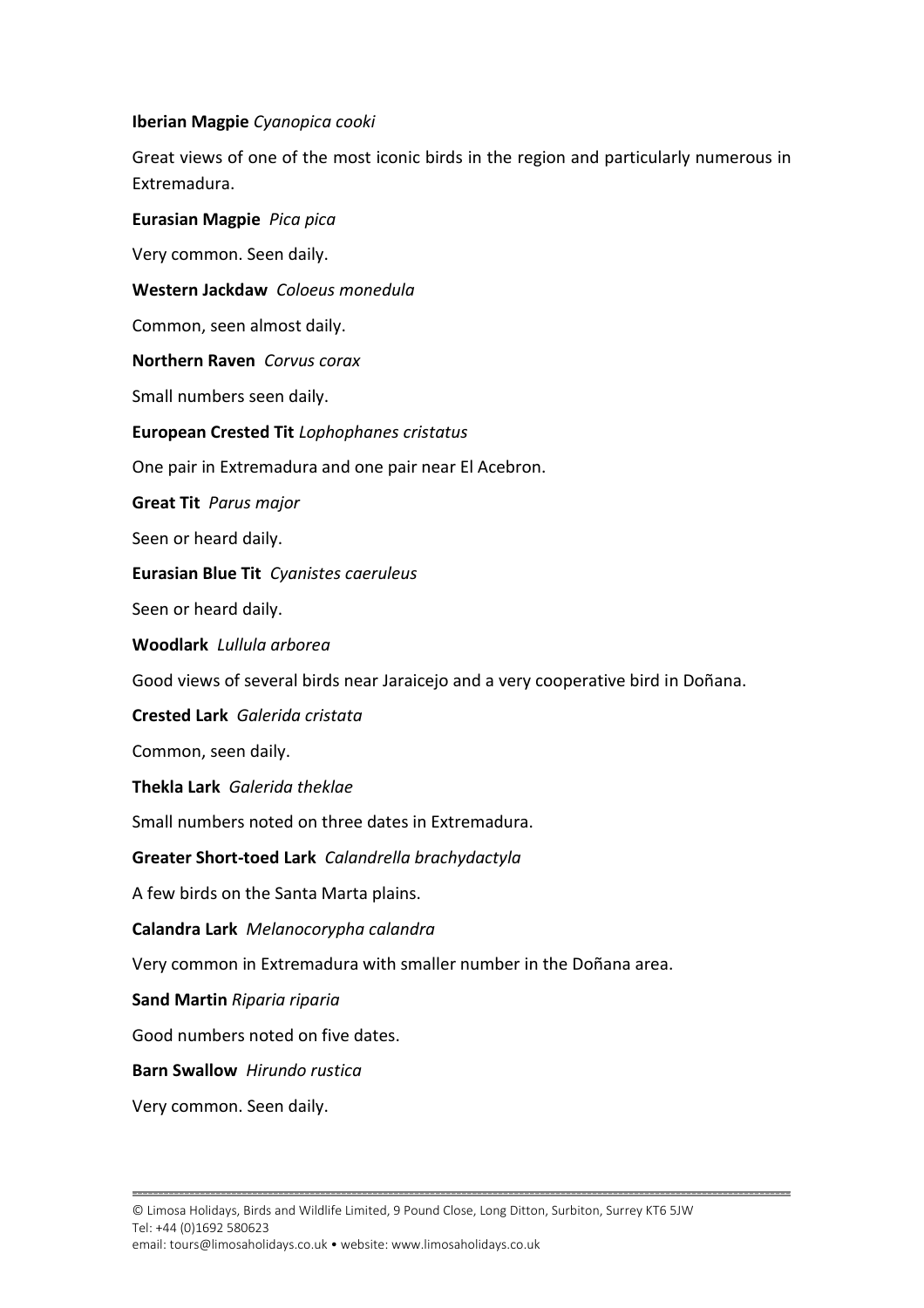**Crag Martin** *Ptyonoprogne rupestris* Seen daily in Extremadura, numerous in Monfragüe. **House Martin** *Delichon urbicum* Seen daily. Especially common at Monfragüe, where several thousand were noted. **Red-rumped Swallow** *Cecropis dauurica* Small numbers seen daily. **Cetti's Warbler** *Cettia cetti* Heard almost daily with a few birds seen. **Long-tailed Tit** *Aegithalos caudatus* Seen at Monfragüe and at Palacio del Acebrón. **Willow Warbler** *Phylloscopus trochilus* Scarcer than on previous visits. Single birds on two dates. **Iberian Chiffchaff** *Phylloscopus ibericus* Two or three birds were seen very well at Palacio del Acebrón. **Great Reed Warbler** *Acrocephalus arundinaceus* Very common and vocal at Coto Doñana, some of them providing great views. **Eurasian Reed Warbler** *Acrocephalus scirpaceus* Several seen and heard at Arrocampo and Doñana. **Western Olivaceus Warbler** *Iduna opaca* Several birds heard and at least two seen around Dehesa de Abajo. **Melodious Warbler** *Hippolais polyglottal* Relatively common on the last three days of the trip, with several birds noted each day. **Savi's Warbler** *Locustella luscinioides* Two birds seen and one more heard at Arrocampo and a few heard at Coto Doñana. **Zitting Cisticola** *Cisticola juncidis* Seen daily. **Eurasian Blackcap** *Sylvia atricapilla* Only one bird seen at La Rocina. **Garden Warbler** *Sylvia borin* One bird seen at El Rocio.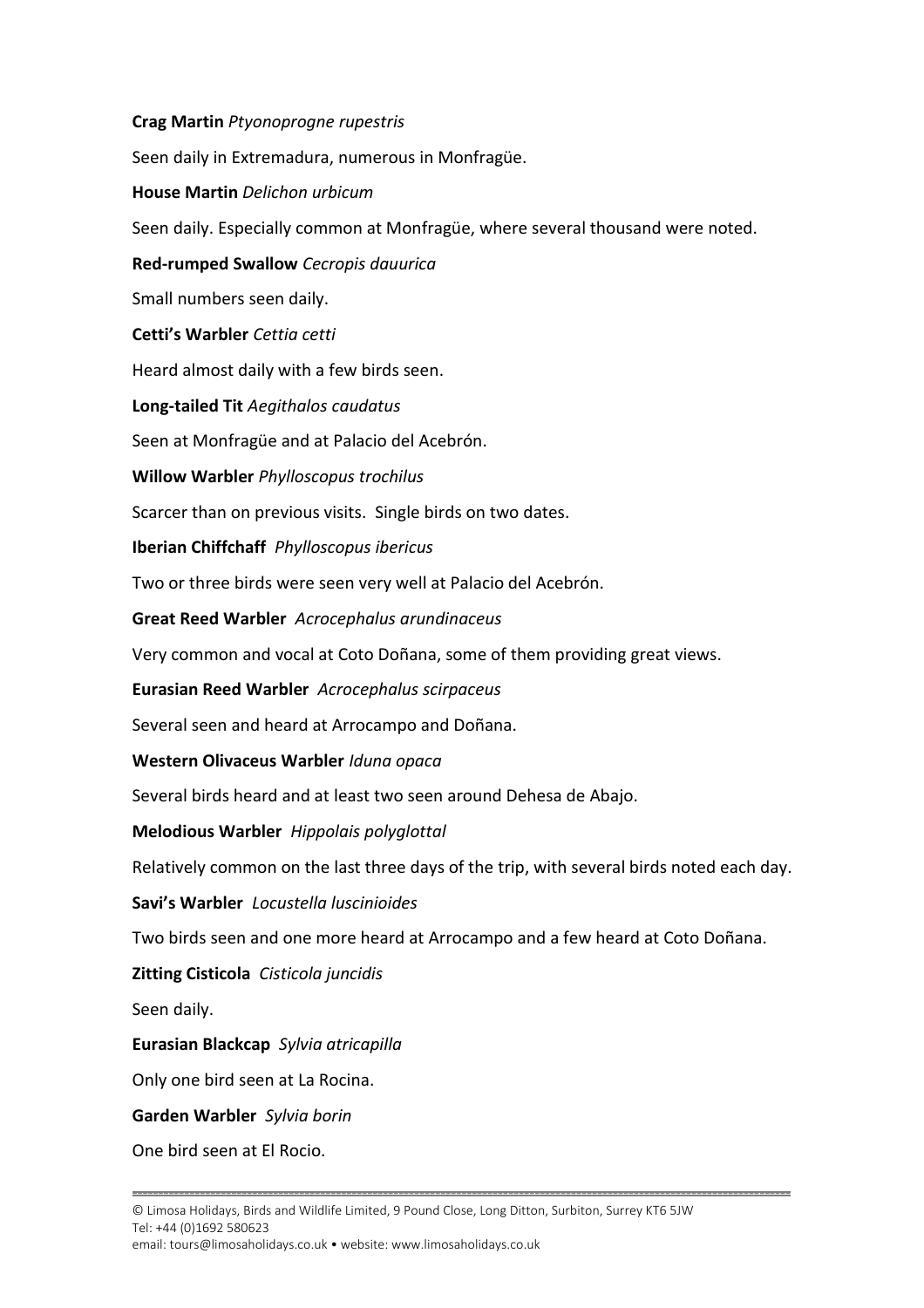#### **Western Orphean Warbler** *Sylvia hortensis*

Three birds seen along the "Yellow Trail" in Monfragüe and a couple near Jaraicejo.

#### **Dartford Warbler** *Sylva undata*

A couple of birds at Monfragüe.

#### **Western Subalpine Warbler** *Sylvia cantillans*

At least four different males were seen at Monfragüe, three near Jaraicejo and one in Alange.

**Sardinian Warbler** *Sylvia melanocephala*

Small numbers seen or heard daily.

**Common Firecrest** *Regulus ignicapilla*

One seen in Monfragüe.

**Eurasian Wren** *Troglodytes troglodytes*

Heard and seen on most days in Extremadura.

**Eurasian Nuthatch** *Sitta europaea*

A couple of birds noted at Monfragüe.

**Short-toed Treecreeper** *Certhia brachydactyla*

Heard and seen at Monfragüe and Palacio del Acebrón.

**Spotless Starling** *Sturnus unicolor*

Very common, seen daily.

#### **Common Blackbird** *Turdus merula*

Common, seen daily.

**Mistle Thrush** *Turdus viscivorus*

One seen near Santa Marta.

#### **Common Nightingale** *Luscinia megarhynchos*

Common in both Monfragüe and the Coto Doñana, unsurprisingly heard with only a few seen.

**------------------------------------------------------------------------------------------------------------------------------**

#### **European Robin** *Erithacus rubecula*

One seen at Monfragüe.

#### **European Pied Flycatcher** *Ficedula hypoleuca*

A male provided great views at La Rocina.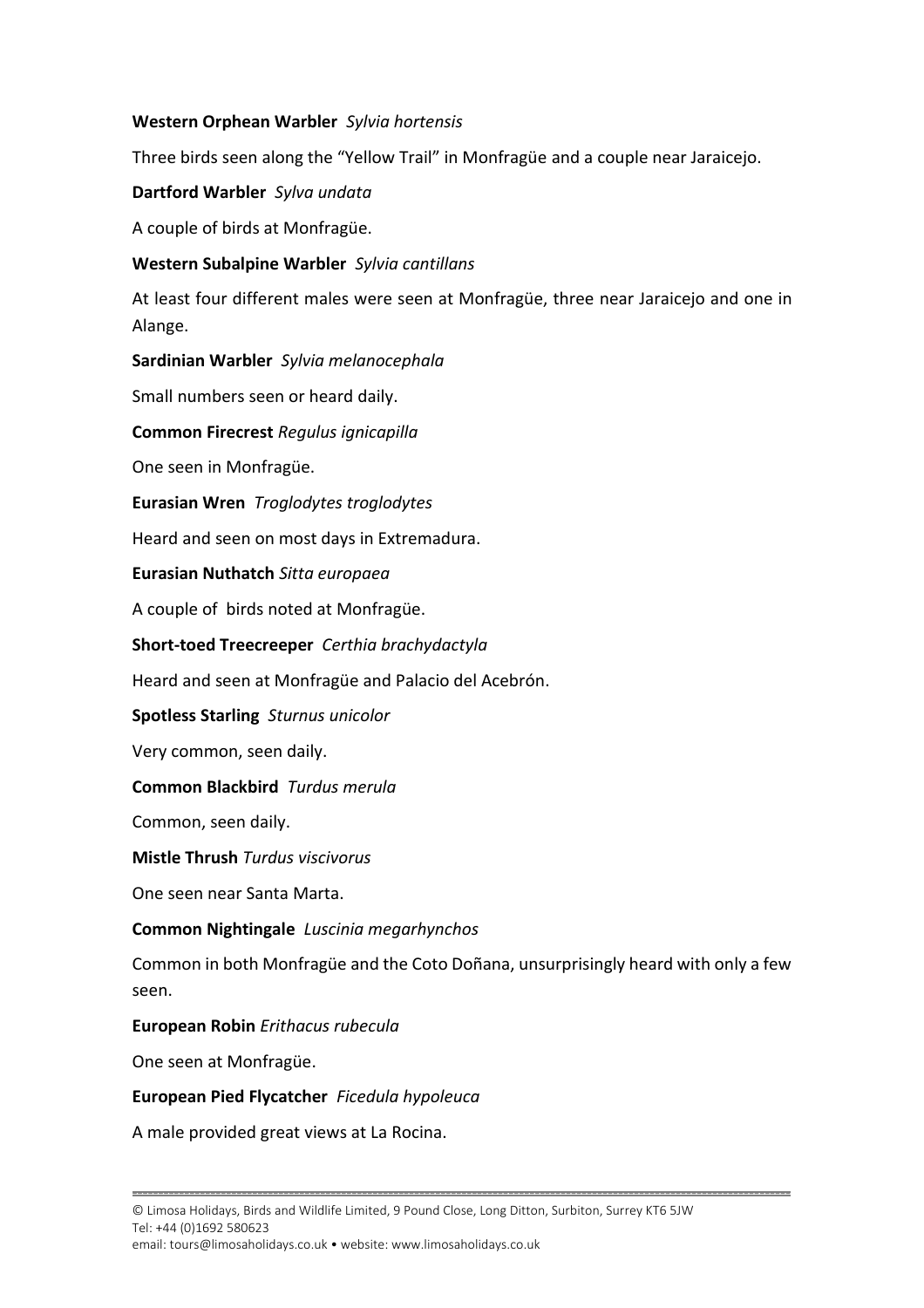**Black Redstart** *Phoenicurus ochruros* Common in Monfragüe. **Blue Rock Thrush** *Monticola solitaria*  Common in Monfragüe, with smaller numbers at Alange. **European Stonechat** *Saxicola rubicola* Very common. Seen daily. **Northern Wheatear** *Oenanthe oenanthe* Common migrant, noted on three dates. **Black Wheatear** *Oenanthe leucura* One male at Alange Reservoir. **House Sparrow** *Passer domesticus* Very common. **Spanish Sparrow** *Passer hispaniolensis* Very common on the plains between Trujillo and Caceres, with smaller numbers elsewhere. **Rock Sparrow** *Petronia petronia* One near Santa Marta and a few in the Jaraicejo area. **Black-headed Weaver** *Ploceus melanocephalus* Great views of several males and females at Dehesa de Abajo. **Western Yellow Wagtail** *Motacilla flava* Very common in Doñana and the Odiel Marshes. **White Wagtail** *Motacilla cinerea* Small numbers recorded on most dates. **Hawfinch** *Coccothraustes coccothraustes* Single birds noted on two dates. **Common Chaffinch** *Fringilla coelebs* Common in forested areas. **European Serin** *Serinus serinus* Very common, seen daily.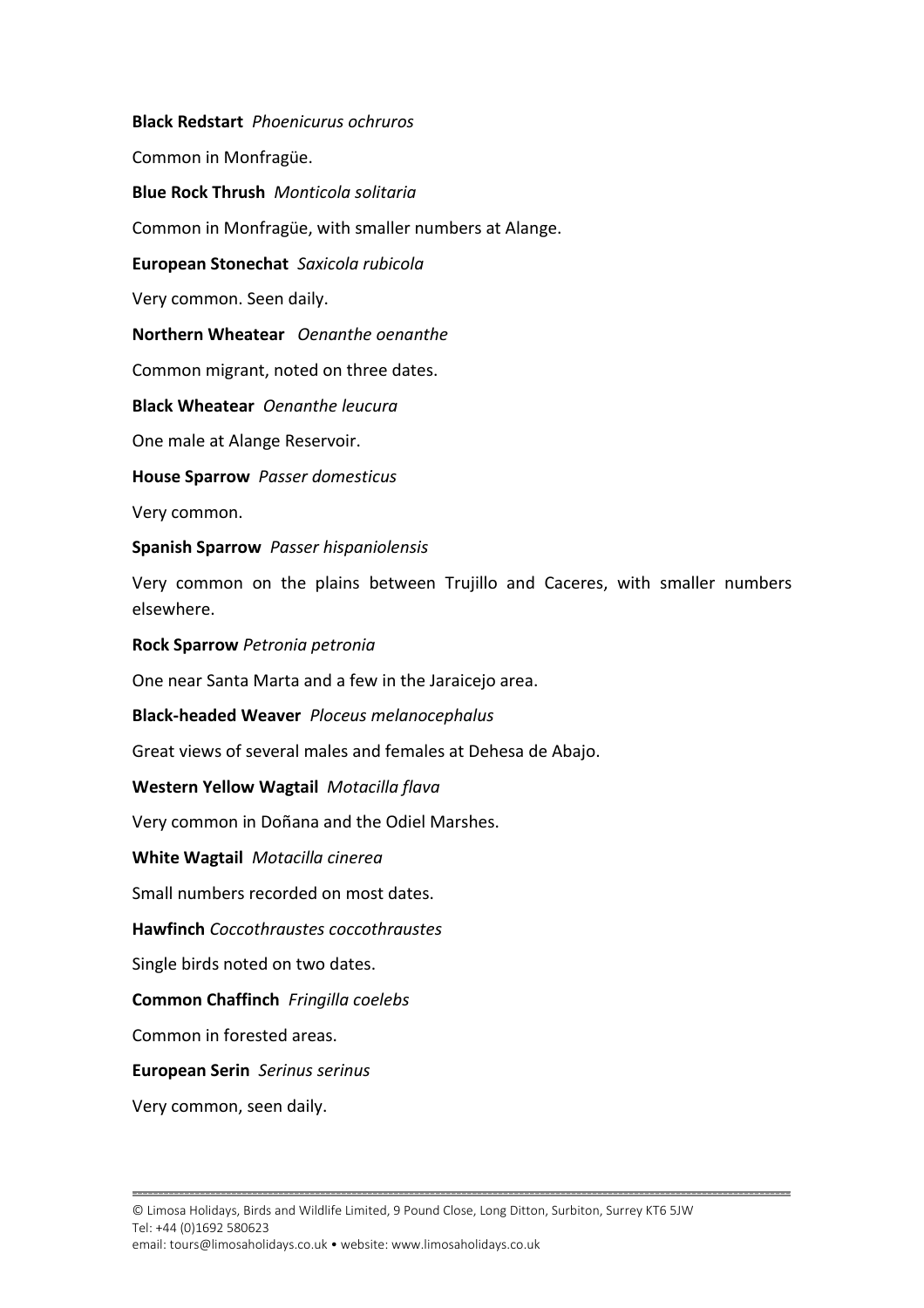**European Greenfinch** *Chloris chloris* Seen daily. **European Goldfinch** *Carduelis carduelis* Seen daily. **Common Linnet** *Linaria cannabina* Noted on most dates. **Corn Bunting** *Emberiza calandra* One of the most common birds of the trip. Seen daily. **Rock Bunting** *Emberiza cia* Half a dozen birds at Monfragüe and a singing male at Alange Reservoir. **Cirl Bunting** *Emberiza cirlus* Three birds seen at Monfragüe and one near Jaraicejo.

#### **MAMMALS**

**Red Deer** *Cervus elaphus* **European Rabbit** *Orcytolagus cuniculus*

#### **BUTTERFLIES**

**Large White** *Pieris brassicae* **Small White** *Artogeia rapae* **Western Bath White** *Pontia daplidice* **Clouded Yellow** *Colias crocea* **Small Copper** *Lycaena phlaeas* **Long-tailed Blue** *Lampides boeticus* **Southern Brown Argus** *Aricia cramera* **Red Admiral** *Vanessa atalanta* **Painted Lady** *Vanessa cardui* **Queen of Spain Fritillary** *Issoria lathonia* **Spanish Marbled White** *Melanargia ines* **Small Heath** *Coenonympha pamphilus*